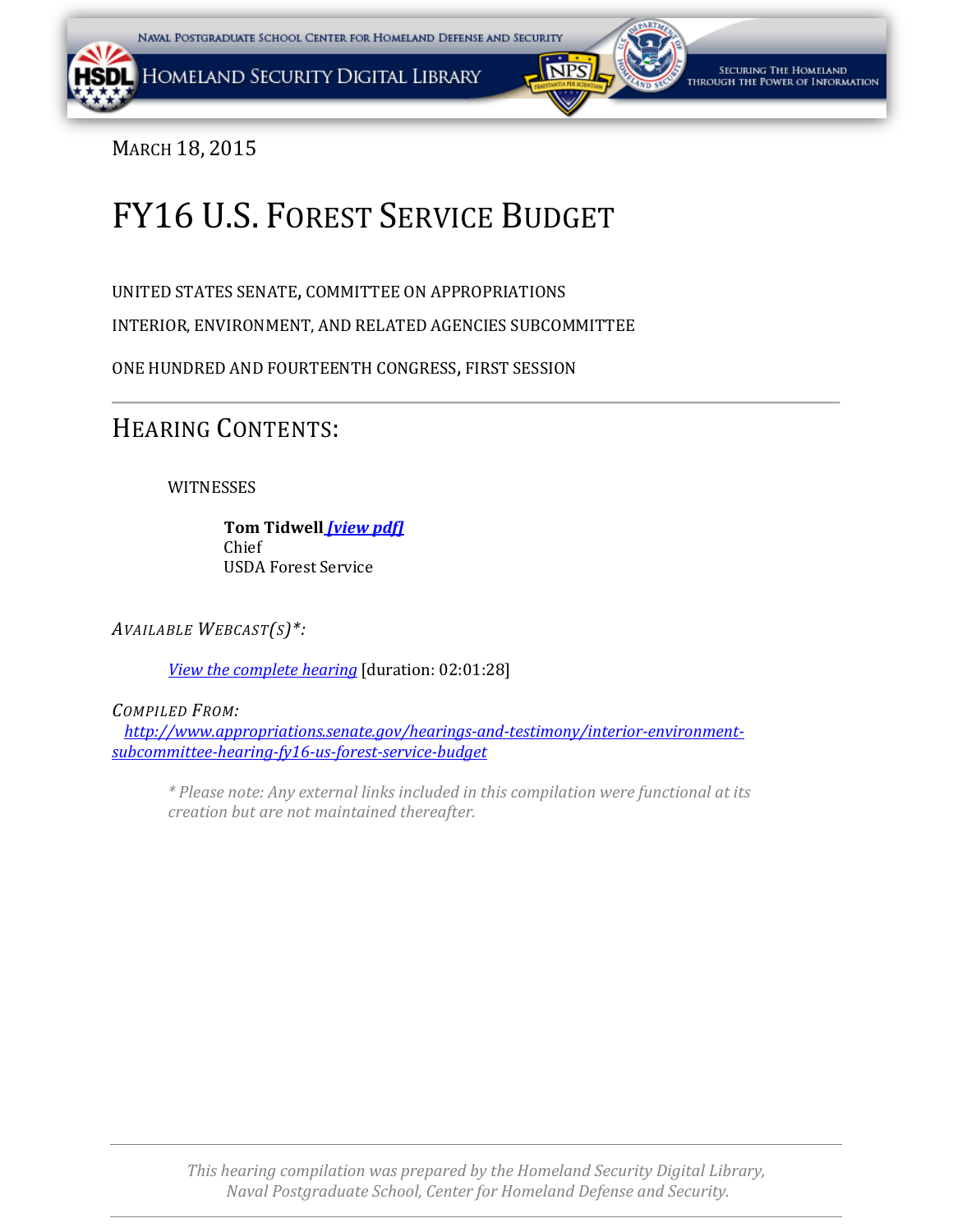#### <span id="page-1-0"></span>**Statement of Tom Tidwell, Chief of the USDA Forest Service Before the Senate Committee on Appropriations Subcommittee on Interior, Environment and Related Agencies Concerning President's Fiscal Year 2016 Proposed Budget for the USDA Forest Service March 18, 2015**

Madam Chairman and members of the Committee, thank you for inviting me to testify on the President's Budget request for the Forest Service for fiscal year (FY) 2016. I appreciate the support this committee has shown for the Forest Service in the past. I look forward to continuing to work with members of the Committee to ensure that stewardship of our Nation's forests and grasslands serve the desires, expectations, and interests of the American people. I am confident that this budget, paired with the passage of a wildland fire suppression budget cap adjustment, will allow the Forest Service to meet the increasingly complex challenges of natural resource management while fostering efficiency and demonstrating cost-effective spending.

#### *Budget Request and Focus Areas*

The President's proposed overall budget for discretionary funding for the Forest Service in FY 2016 is \$4.9 billion. That is \$130 million less than the FY 2015 enacted level, but it reflects strategic investments to increase forest restoration and reduce wildfire threats to communities. This Budget focuses on five key areas: restoring resilient landscapes, building thriving communities, managing wildland fires, promoting safety, and building diversity and inclusiveness. It proposes a fiscally responsible funding strategy for wildland fire management, contributes to long-term economic growth, and continues our efforts to achieve the greatest benefits for the taxpayer with the most cost-effective approach. This budget will enable us to more effectively reduce fire risk, manage landscapes more holistically, and increase the resiliency of the Nation's forests and grasslands as well as the communities that border them.

#### *Restoring Resilient Landscapes*

The Forest Service responds to the many stressors affecting our landscapes and watersheds by working to restore healthy, resilient forests and grasslands. By restoration, we mean reestablishing the functions and processes characteristic of healthier, more threat-resistant, and more resilient ecosystems, even if they are not exactly the same ecosystems that existed before. These efforts reduce carbon emissions and make forests and grasslands more resilient in the face of climate change as well as climate-related disturbances, such as wildfires and insect outbreaks. Our goal is to protect and regain the ability of America's forests and grasslands to deliver all the social, economic, and ecological values and benefits that Americans want and need, both now and for generations to come.

In FY 2012, Congress authorized a pilot program where multiple budget line items were combined into a single line item, Integrated Resource Restoration, in three Forest Service regions. Combining funds from multiple budget line items allows us to better integrate and align watershed protection and restoration into all aspects of our management. Results from the pilot program consistently show that budget planning is simpler and managers have more flexibility to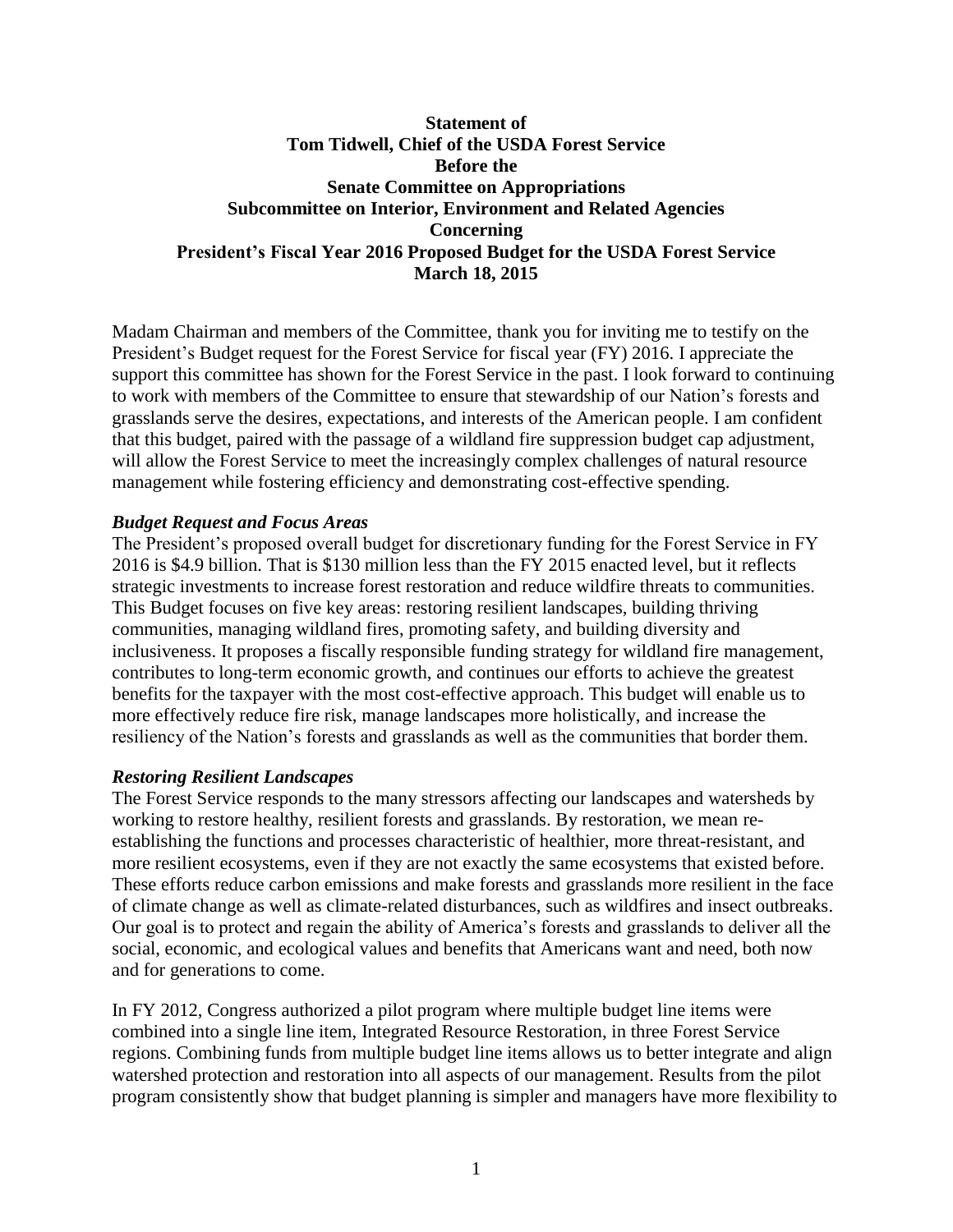complete restoration work. When programs are better integrated, it is easier to establish goals and set priorities. Given the demonstrated success of this approach in the three pilot regions, we propose to fully implement Integrated Resource Restoration across the entire Forest Service in FY 2016, with a budget of \$822 million. This level of funding and the associated outputs below are dependent on the passage of a fire suppression cap adjustment and will help us implement restoration projects to address insect and disease outbreaks in areas designated under the 2014 Farm Bill and to work with the States under our new Good Neighbor Authority. If funded at the requested budget level, we will use the Integrated Resource Restoration line item to treat 2.9 million acres to improve watershed function and resilience, sell 3.2 billion board feet of timber, maintain over 52 percent of the watersheds across the National Forest System at a properly functioning condition, and improve the condition of up to an additional 20 watersheds.

Created in 2009, the Collaborative Forest Landscape Restoration Program encourages collaborative, science-based ecosystem restoration of priority landscapes. The program currently supports 23 large-scale projects for 10-year funding to implement priority restoration projects on National Forest System lands while engaging local communities and leveraging partner resources through collaboration, implementation, and monitoring. The projects support an array of restoration activities, including reducing hazardous fuels, restoring watershed function and resilience, increasing pollinator habitat, and improving forest vegetation and wildlife habitat. These collaborative projects help local economies by creating and maintaining jobs in rural communities, generating commercial timber and biomass for energy production, and restoring forest health while reducing the need for fire suppression in overgrown forests. The FY 2016 President's Budget for the Forest Service includes a proposal to eventually increase funding authority for the program from \$40 million to \$80 million, with funding in FY 2016 requested at \$60 million. The funding increase will allow us to pursue up to ten additional projects. Accordingly, the budget proposes extending authority for the program through 2024 to allow for full completion of new projects.

The FY 2016 President's Budget for the Forest Service sets the stage for restorative actions, providing the necessary infrastructure as well as the needed scientific and organizational foundations for ecological restoration. Our researchers will provide managers with the knowledge they need to make sound risk-based decisions to take restorative actions, partly through the Regional Hubs for Risk Adaptation and Mitigation to Climate Change. The FY 2016 President's Budget funds Forest Service Research and Development at \$292 million. That includes \$83 million for Forest Inventory and Analysis, an increase of \$13 million from the FY 2015 enacted level. This additional funding will allow us to inventory the vast, remote forests of interior Alaska for the first time using state-of-the-art remote sensing technology combined with field teams to verify our initial results.

It will also allow us to address five of the 11 provisions in the Forest Inventory and Analysis strategic plan, developed pursuant to direction in the 2014 Farm Bill. These provisions include improved forest carbon and biomass estimation, enhanced forest ownership study, improvements in land use and land cover research, annualized forest products monitoring, and inventorying the full base target of 15 percent of plots in the East and 10 percent of plots in the West annually.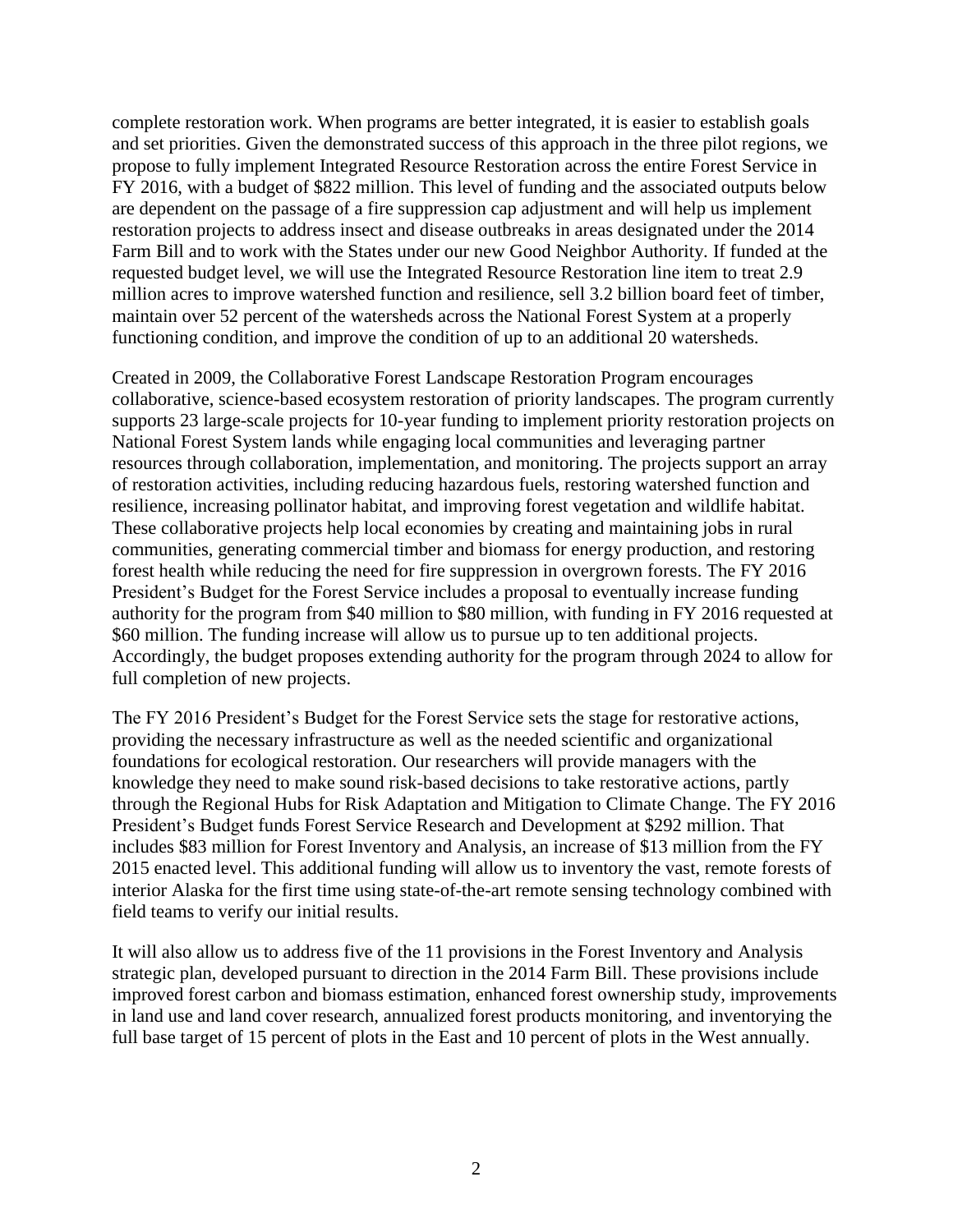#### *Building Thriving Communities*

The Forest Service works to build thriving communities across the Nation by providing communities with the many economic benefits that result from sustainable multiple-use management of the national forests and grasslands, helping urban communities reconnect with the outdoors, and expanding the benefits that both rural and urban residents get from outdoor recreation. Rural communities rely on the landscapes around them for hunting, fishing, and various amenities.

Forest-dependent rural counties and communities have long benefited from Forest Service payments to support rural schools, including payments under the Secure Rural Schools and Community Self-Determination Act of 2000. We propose reauthorizing the act through 2019. This will help timber-dependent rural communities transition to a more diverse, resilient economic model that is less reliant on the receipt of Federal financial support.

Jobs and economic benefits stem from our administration of the National Forest System, including its multiple uses, as well as from investments in the activities, access, and infrastructure needed to deliver essential public services such as clean water, electrical power, and outdoor recreational experiences. The FY 2016 President's Budget for the Forest Service will focus on building thriving communities by providing jobs and benefits in two key areas: outdoor recreation and forest products. We will also continue to issue and renew grazing permits, execute timber sales, and permit other commercial uses of forests and grasslands nationwide.

#### *Jobs and Benefits from Outdoor Recreation*

Spending by visitors engaging in recreation activities, including skiing, hiking, hunting, and fishing, supports more jobs and economic output than any other activities on the National Forest System. In 2012, outdoor recreation on the National Forest System supported around 190,000 jobs and contributed about \$13 billion to the Nation's gross domestic product.

We offer a range of recreational opportunities across the National Forest System to connect people with nature in an unmatched variety of settings and through a plethora of activities. We will expand programs that demonstrate success and explore new partnerships that will leverage resources to help get more kids outdoors, up close and personal with nature. We will also reconnect visitors with America's outdoor heritage and help them learn about the Great Outdoors, improving their quality of life as they become citizen-stewards of their public lands. The FY 2016 President's Budget would fund the Recreation, Heritage, and Wilderness program at \$263.9 million. Reauthorization of the Federal Lands Recreation Enhancement Act through FY 2017 would help us meet public demand for sustainably managed recreational facilities.

We manage our infrastructure to ensure safety, protect water quality, and conserve wildlife habitat, especially threatened, endangered, and sensitive species. The FY 2016 President's Budget includes a \$33 million investment in Deferred Maintenance and Infrastructure Improvement to address the backlog of maintenance and repair of Forest Service facilities.

#### *Jobs and Benefits from Timber, Grazing, and Other Uses*

Through work on National Forest System lands, the timber and forest products industries, livestock producers, and minerals/energy production collectively support about 118,000 jobs. Each year, these industries contribute about \$11.5 billion to America's gross domestic product.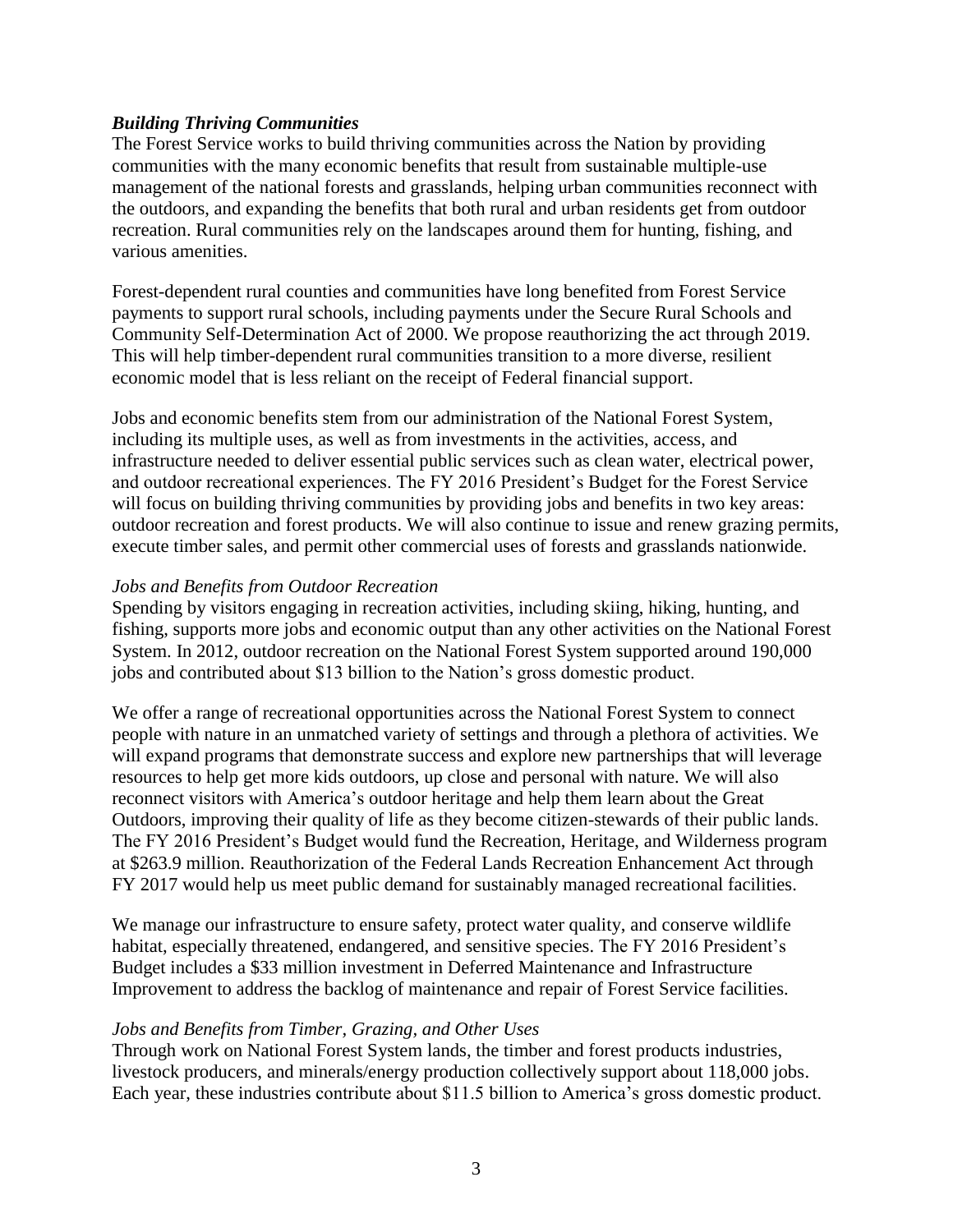In rural areas in particular, these uses deliver sustained social and economic benefits to communities.

Our restoration work will create local jobs and help sustain communities, as will the sale of restoration byproducts. We will use traditional timber sales as well as our stewardship contracting authority to restore watersheds and healthy, resilient forested landscapes on National Forest System lands while engaging communities in management of their public lands. Our FY 2016 target for timber volume sold is 3.2 billion board feet, up from 2.9 billion board feet in FY 2015. We will promote woody biomass utilization and biomass markets and facilities, providing jobs and other community benefits. Local communities will also benefit from fuelwood, special forest products, and safe drinking water supplies from the national forests.

However, the national forests account for only 20 percent of the Nation's forested lands. The remainder is under State, private, Tribal, municipal, or other Federal ownership. Private forests alone supply almost 30 percent of the Nation's surface drinking water, provide habitat for 60 percent of at-risk species, and furnish more than 90 percent of domestically produced timber. Accordingly, our responsibilities to support sustainable forest management go far beyond the National Forest System lands.

We will continue to support sustainable forest management on a landscape scale through a variety of educational and technical assistance programs for private forest landowners. Rural communities benefit from nearby forests, which provide local jobs, bolster rural economies and community infrastructure, and furnish opportunities for rural Americans to connect with the Great Outdoors. The FY 2016 President's Budget proposes maintaining our investment in forest landowner assistance through \$23 million in funding for the Forest Stewardship program.

#### *Land Acquisition and Improved Public Access*

We join the U.S. Department of the Interior in requesting \$400 million in discretionary funding and \$500 million in mandatory funding for the Land and Water Conservation Fund in FY 2016, with all \$900 million coming from mandatory funding in FY 2017. Full funding for the Land and Water Conservation Fund supports the President's agenda of improving public access. Accordingly, we will work with partners to protect critical forested landscapes from conversion to developed uses through \$61 million in discretionary funding for the Forest Legacy Program, \$8 million more than the FY 2015 enacted level.

Our Land Acquisition Program will provide access for people, protect critical ecosystems, and prevent habitat fragmentation. Land acquisitions provide proven value for the taxpayer, making it easier and less expensive for people to access their public lands—and easier and less expensive for the Forest Service to manage and restore the lands entrusted to our care. An analysis by The Trust for Public Land showed that every \$1 invested in Federal land acquisition returns \$4 to the taxpayer. The FY 2016 President's Budget proposes \$63 million in discretionary funding for our Federal Land Acquisition program, an increase of \$15.5 million from the FY 2015 enacted level. Five million dollars of the discretionary funds will be used to acquire tracts to improve sportsman and recreational access to National Forest System lands.

In and around our cities, we will work with partners to sustain and restore urban forests. This not only helps ensure widespread access to green space, but provides other vital benefits such as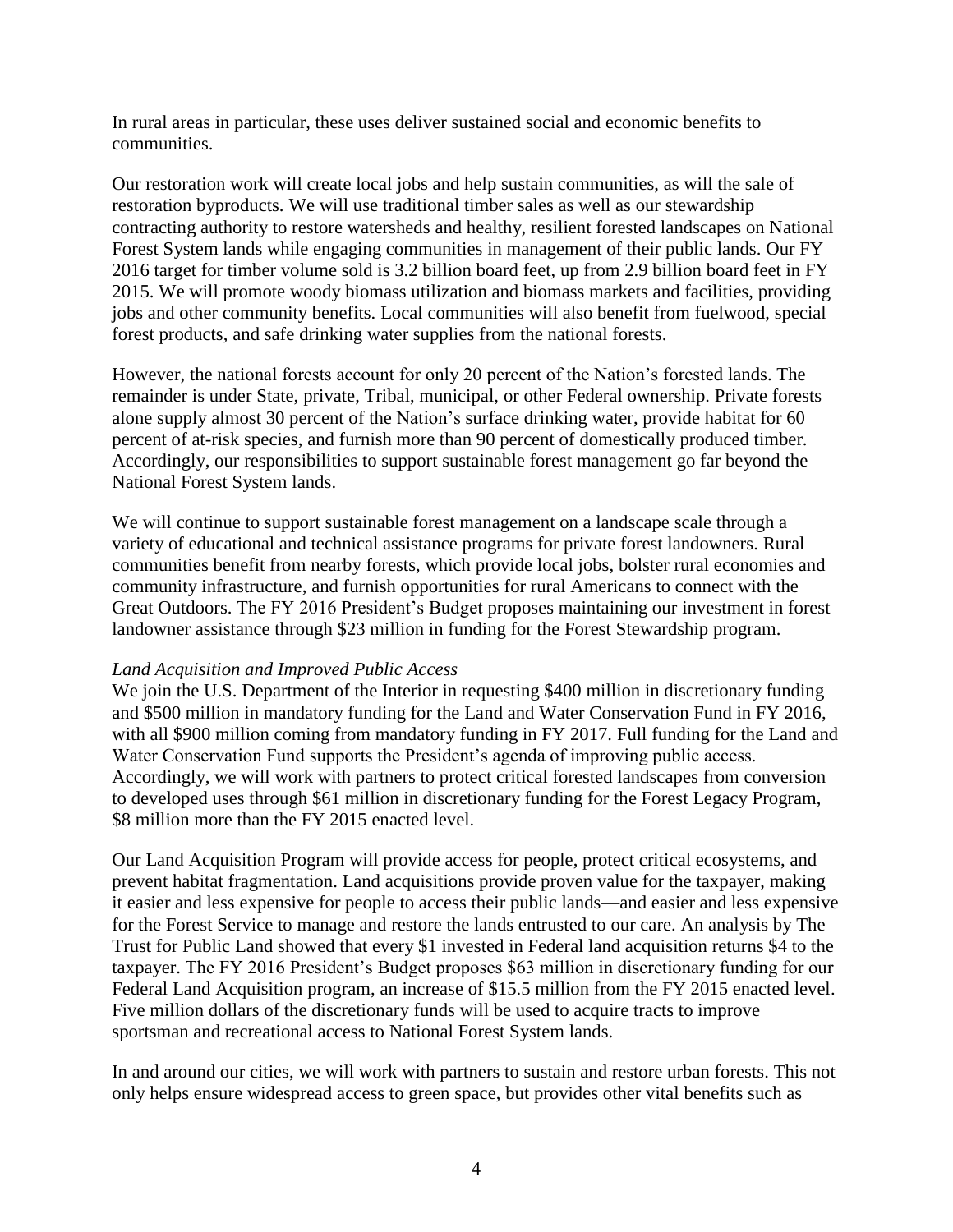energy savings, flood and pollution control, and climate change mitigation. The vast majority of Americans live in urban areas and urban and community forests cover about 130 million acres, an area larger than California. Tree-lined streets and open spaces improve quality of life for millions of Americans and we will work with urban communities to protect and expand these amenities. The FY 2016 President's Budget funds Urban and Community Forestry at \$23.7 million.

#### *Managing Wildland Fires*

Increasingly severe fire seasons are one of the greatest challenges facing the Nation's forests. The Forest Service will continue to collaborate with its Federal, State, local, and Tribal governments, partners, and stakeholders on the implementation of the National Cohesive Wildland Fire Management Strategy to safely and effectively extinguish fire when needed, use fire where allowable, manage our natural resources and, as a Nation, live with wildland fire.

The Forest Service has one of the most effective fire organizations in the world and continues to keep almost 98 percent of the wildfires we fight very small. However, the few fires that do escape initial response tend to grow much larger far more quickly than ever before. In addition, the cost of fire suppression has soared in the past 20 years.

We are again proposing a revised funding strategy for wildfire suppression. The FY 2016 President's Budget proposes discretionary funding for suppression at a level represented by 70 percent of the 10-year average of fire suppression costs. This level of funding provides for suppression of 99 percent of the fires we fight<sup>1</sup>. In addition, up to \$855 million would be made available under a disaster funding cap adjustment to meet funding needs for fire suppression above the base appropriation. This strategy would provide increased certainty in addressing growing needs for fire suppression funding while better protecting non-suppression programs from funding transfers that diminish their effectiveness. Moreover, it would allow us to stabilize our investments in restoring forested landscapes, helping forests adapt to the growing effects of climate change, and preparing communities in the wildland/urban interface for future wildfires.

#### *Restoring Fire-Adapted Ecosystems*

 $\overline{a}$ 

Fire plays a beneficial role in maintaining the ecological stability of many landscapes, and the Forest Service is working with partners to restore healthy, resilient, fire-adapted ecosystems. Our goal, especially near homes and communities, is to prepare forests and grasslands to resist stresses such as drought and recover from disturbances, including wildfires. Our large-scale restoration projects are designed in part to restore fire-adapted forest types across large landscapes, including the reintroduction of periodic wildland fire where safe and effective.

Developing new markets for the low-value woody materials we remove during restoration and hazardous fuels treatments will help offset the costs of these activities while providing new revenue streams for private landowners. Therefore, this remains a top priority for the Forest Service. We will continue to provide grants and other forms of assistance for wood-to-energy initiatives, and to help projects compete for other sources of funding. We will also provide

 $<sup>1</sup>$  A joint analysis between the Department of Agriculture and the Department of the Interior found that one percent</sup> of fires are responsible for 30 percent of suppression costs.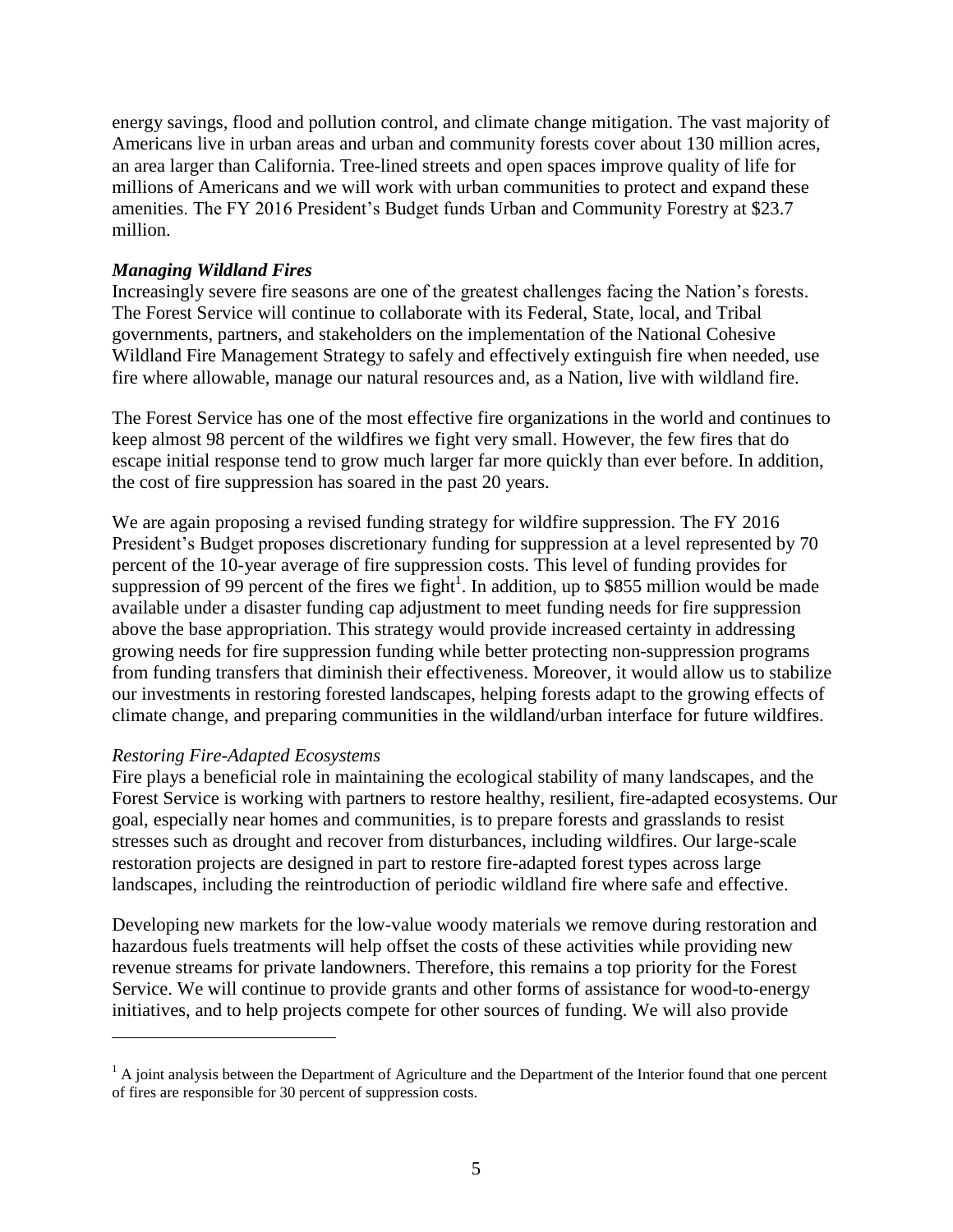technical assistance to help facilities that convert wood to energy become or remain financially viable.

#### *Building Fire-Adapted Human Communities*

More than 46 million homes in the United States, or about 40 percent of our Nation's housing units, are located in fire-prone parts of the wildland/urban interface. We will continue providing scientific and analytical support to help these communities become fire-adapted. This work includes completing hazardous fuels treatments, preparing community wildfire protection plans, becoming designated as Firewise Communities through the national Firewise program, and obtaining equipment to respond to and mitigate wildfire. Our goal is to encourage communities to adapt to wildland fire by establishing an effective emergency response plan and managing risk in a way that protects lives, property, and wildland resources. The FY 2016 President's Budget proposes funding the corresponding Research and Development program at nearly \$20 million and the Joint Fire Science Program at nearly \$7 million, both about equal to the FY 2015 enacted levels.

We will control fuels in the wildland/urban interface by removing buildups of dead vegetation and thinning overly dense forests. We will focus on treating high-priority areas, including municipal watersheds to protect water supplies. The FY 2016 President's Budget proposes \$359 million for our Hazardous Fuels program, approximately the same as the FY 2015 enacted level.

#### *Responding Appropriately to Wildfire*

Where suppression is needed to protect homes and property, we will continue to deploy resources at appropriate places and times. Fire managers are using improved decision support tools to make risk-based assessments about when and where to suppress a fire—and when and where to use fire to achieve management goals for long-term ecosystem health and resilience. Our primary goal is always to protect life and property. Our collaborative interagency emergency response capacity, executed in cooperation with law enforcement, helps us accomplish this by focusing on preparedness for wildfire and other natural disasters and assuring an appropriate risk-based response.

We will continue to maintain an appropriate level of preparedness. Our Preparedness program has proven its worth. Fire Program Analysis, a strategic management tool, shows that every \$1.00 subtracted from preparedness funding adds \$1.70 to suppression costs because of small fires that escape to become large fires. Maintaining an adequate level of preparedness will reduce overall fire management costs. The FY 2016 President's Budget proposes \$1.08 billion in Preparedness funding.

We will continue pursuing our Large Airtanker Modernization Strategy. Airtankers play a crucial role in keeping fires small. In FY 2016, the Forest Service expects to have up to 21 airtankers available. Fifteen will be next generation and six will be legacy. One of the 16 will be a Forest Service C-130H. Our strategy is to fund both the older aircraft still in operation (needed as we transition to newer aircraft) and the next-generation airtankers currently under contract.

We will also continue leveraging State and local firefighting resources by providing State and volunteer fire assistance. State and local fire departments are the first responders to almost 75 percent of the Nation's wildfires, so investing in their capacity is a high priority for the Forest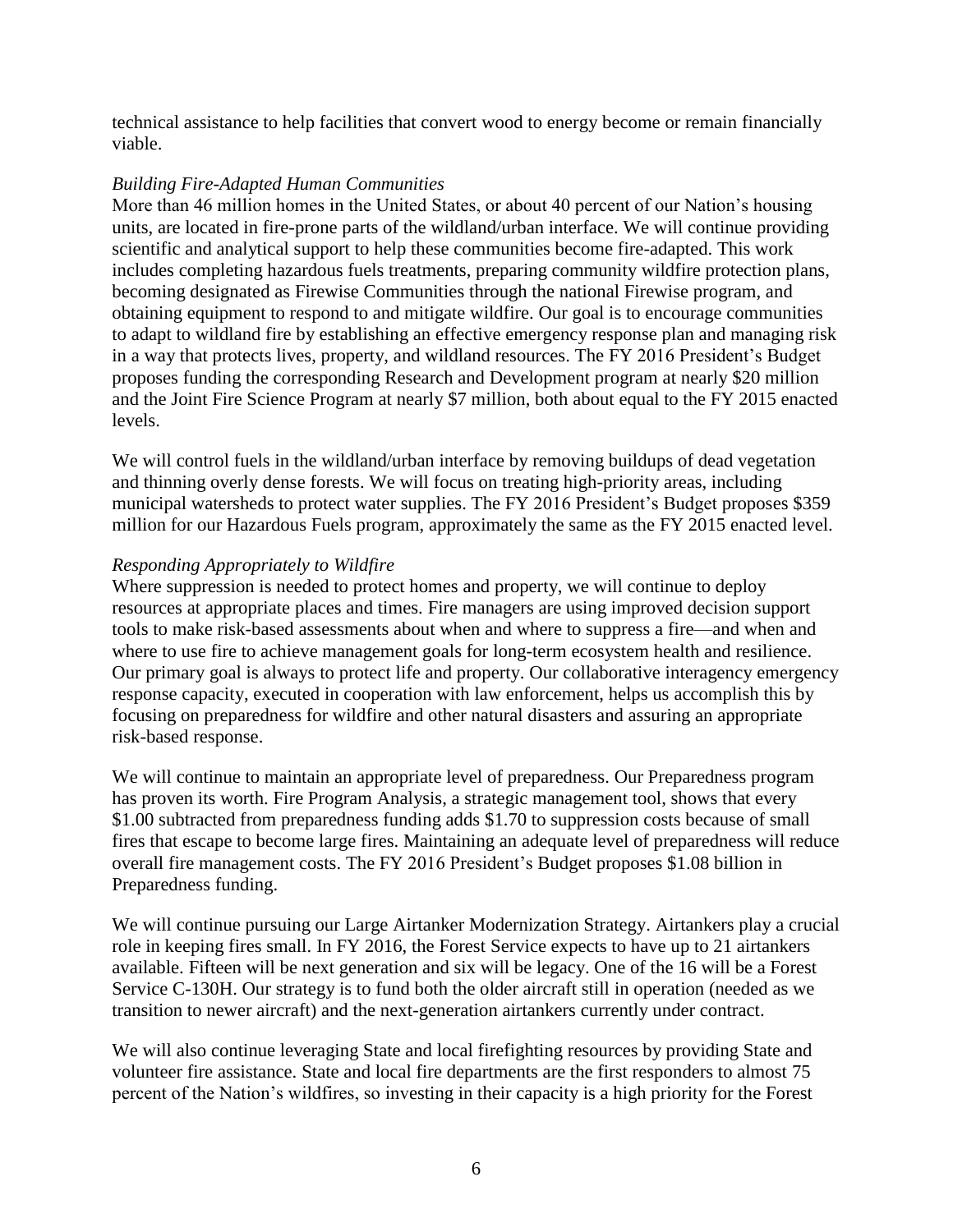Service. Federal grants are matched dollar for dollar, extending the value of our investments. We propose funding the State Fire Assistance Program at \$78 million and the Volunteer Fire Assistance Program at \$13 million, both nearly equal to the FY 2015 enacted levels.

#### *Promoting Safety*

Forest Service work can take us into high-risk environments. Ensuring human safety entails recognizing and managing these risks. For several years now, the Forest Service has been on a learning journey to become a safer organization. Our efforts have resulted in a reduction of work-related annual fatalities from a 5-year running average of 7.4 per year in 2009 to a current rate of 1.8 per year. We have also seen a 28-percent drop in new workers' compensation claims (from nearly 3,700 annual claims to 2,700 annual claims) over the same period. Our goal is to become a zero-fatality organization by continuing to make safety an integral part of our organizational culture.

#### *Building Diversity and Inclusiveness*

At a time when the vast majority of Americans live in metropolitan areas, part of the Forest Service's job is to reach out to urban and underserved communities to give more people opportunities to get outdoors, participate in public land management, and engage in conservation work in their own communities. Building on USDA priorities, we will create and retain a more diverse workforce that reflects American society. Diversity of thought is key to allowing successful organizations to respond to changing circumstances, and it stems from hiring people from varied backgrounds. We will strive to become an employer of choice for all Americans by continuing to treat everyone fairly and respectfully and giving everyone in our workforce the opportunity to contribute and succeed.

We will expand access to the outdoors for underserved and minority communities and young people from urban areas by continuing to invest in programs designed to reach out to urban youth. We will also build on our work with partners to offer opportunities for youth in urban areas to engage in conservation work in their own communities and on National Forest System lands. We will continue to support the President's America's Great Outdoors initiative, with its target of 10,000 students serving on public lands. Forest Service Job Corps sites established eight Public Lands Corps projects, enabling 1,825 Job Corps students to participate in 21st Century Conservation Service Corps projects.

#### *Cost Savings and Avoidance*

The Forest Service is committed to achieving the greatest benefits for the taxpayer at the lowest cost. Mindful of the need for savings, we have taken steps to cut operating costs. Taking advantage of new technologies, the Forest Service has streamlined and centralized our financial, information technology, and human resources operations to gain efficiencies and reduce costs. We will maintain the \$100 million reduction in overhead costs (cost pools) implemented in FY 2013-2014.

In 2012, we adopted a new planning rule designed to reduce the length of time it takes to revise management plans, thereby reducing costs. We are also reducing costs by making our environmental review process under the National Environmental Policy Act more cost-effective.